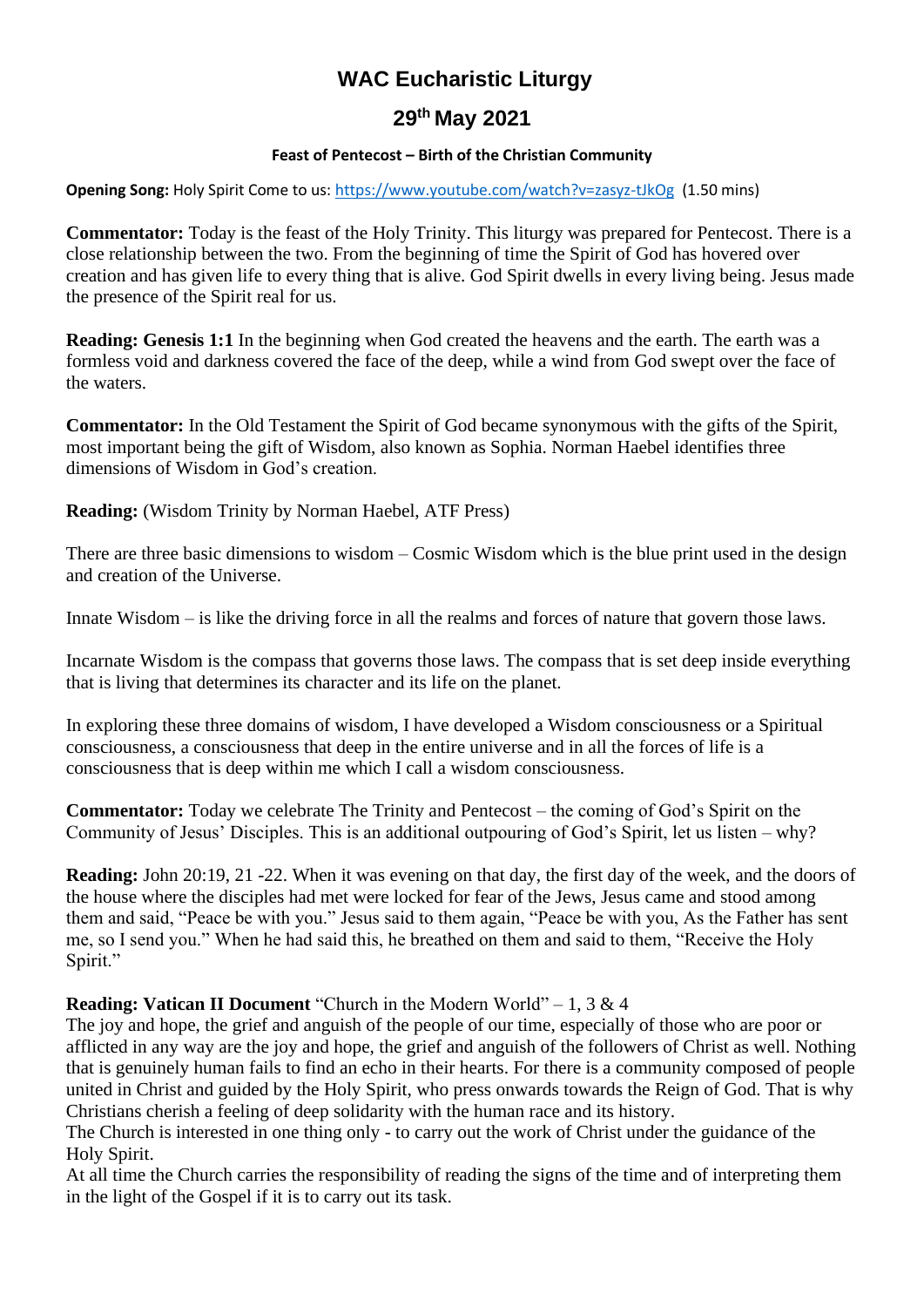**Commentator:** Let us pause for a short while and share our thoughts on the readings. Or our experience of the work of God's Spirit in our life experience.

#### **Prayers of Intercession:**

**R** 1) Loving God, you have gathered us from around the world in communion with each other and Jesus, with all the angels and saints, and all who have gone before us and those whom we now remember....(say names of people you remember in prayer, who have departed this life due to Covid)

**R** 2) Let us pray for the healing of our earth, disturbed by human greed and selfishness

**R** 3) Let us pray for the restoration of the balance in the universe, May your healing spirit transform the hearts of humans to restore, equity, equality, and concern for every human person, for if every person is not safe from the virus, none of us will be safe.

**R** 4) Let us pray for the transformation of all patriarchal institutions that have been responsible for the damage being done to the earth, and to human life.

**Response Song:** Oh! Lord hear my prayer:<https://www.youtube.com/watch?v=xZ9ycGq1pW4> (1.17 minute)

#### **The Community Meal:**

**Commentator:** Gathered as a community of believers, we bring our food and drink to share in a (virtual) meal, which Jesus did frequently with his friends and disciples. Every Eucharist is a memorial of our God who forever seeks to nourish us through the fruitful gifts of God's earth, which we receive each day in the food we eat. Our primary Eucharist is that of the daily food we eat with family, community, and friends. Jesus was always happy to share meals with friends. Eating together transforms strangers into community. Sharing meals is one of the most intimate and common things people do.

**Prayer 1.** With grateful hearts we share what we have received, The bread and the wine of the harvest from nature's own fields, nourished by the earth, life-giving rain and sunshine, by the Spirit of God that hovers over the earth and gives life. God's gifts are poured out abundantly in kind.

**Prayer 2.** We gather here in the power of the Holy Spirit, source and well-spring of all that energizes and enriches creation. United in the that One Spirit we give thanks for all that nourishes and sustains us. We pray for the outpouring of God's Spirit, to awaken within and among us, the transformative power of holy energy; may our hearts be renewed and our spirits reawakened.

**Prayer 3.** In communion with all present at this celebration, and all the followers of Jesus on earth and those who have passed from this life, we share in the life of the Spirit of God that transforms all things. May the Spirit move us to live our mission in the world more earnestly and intently to make the reign of God come among us. Amen.

(**Commentator) Sign of Peace:** Let us offer to each other a sign of peace and send to all our friends and family not present here positive thoughts of peace and love.